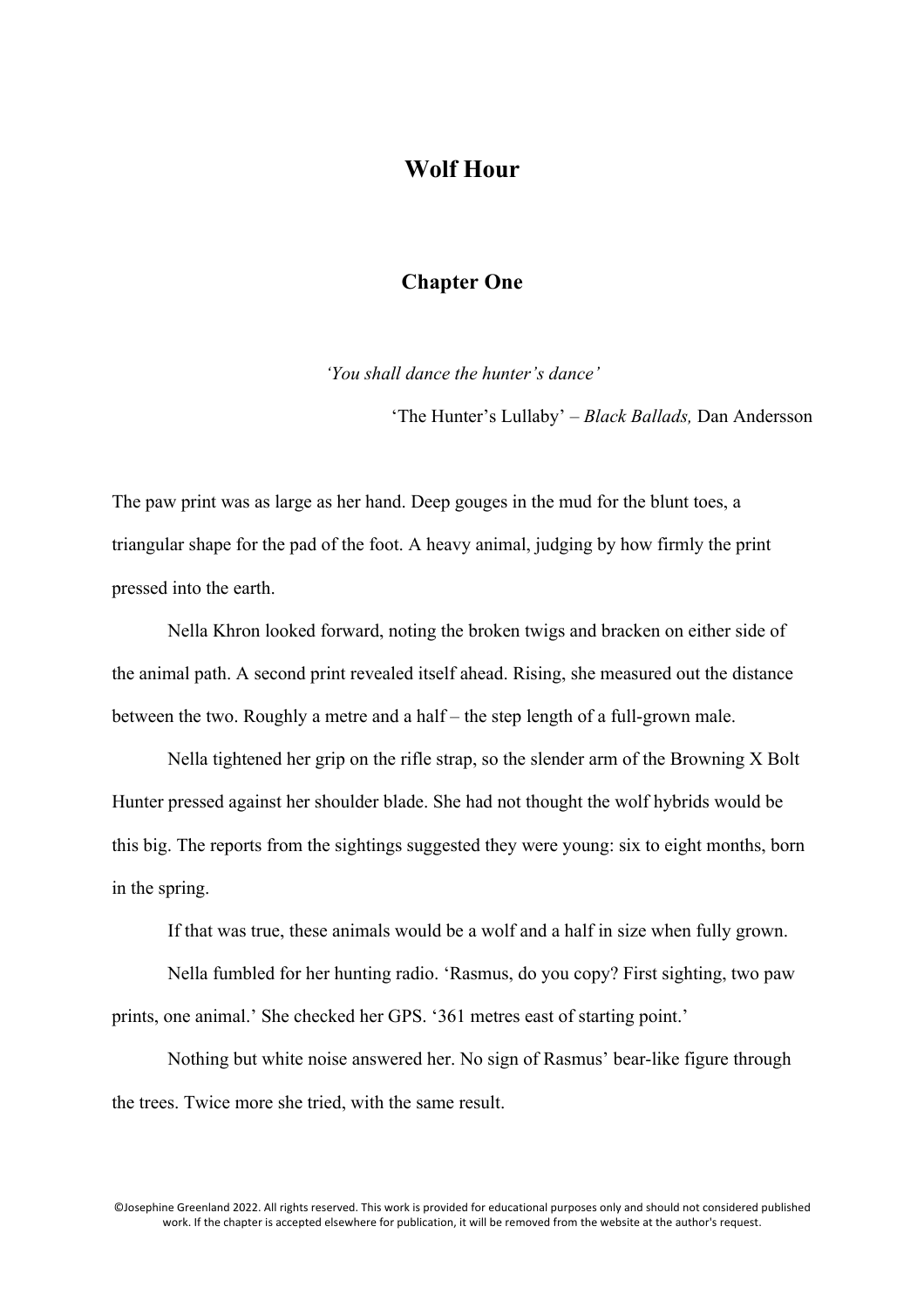She bit her lip in frustration. Perhaps he'd entered a dense part of the woods where the signal was bad. Though he shouldn't be pressing this far ahead of her. Hunting partners were supposed to stick together.

Not that Rasmus Eriksson cared about that. At least not when he was paired up with Nella. Her, he'd always shunned.

Stepping over the paw print, she continued through the undergrowth. Energy spent on Rasmus was energy wasted. She kept close to the ground, stomach brushing her thighs; running a hand through the undergrowth to check for scats or trampled twigs.

Minutes passed, yielding nothing. It seemed her first find had been nothing but luck, a temporary blessing brought on by the morning rain. The weather was clearing now, causing the mud to dry where the undergrowth was sparse, once again proving that tracking any animal in conditions other than snow was difficult at best.

She considered checking in with her uncle. Roland couldn't be more than 100 metres away. He may well have spotted more tracks. His voice would be a comforting break from the silence pressing in on her.

Yet she shook the thought away. Roland had enough on his mind without her fretting, and the last thing she wanted was for Rasmus and his father Rolf, the hunt leader, to think she was struggling. Her status in the hunting club was too fragile for that.

She had to trust her instincts.

Keeping her breath steady, she advanced up a gentle incline, coated by mossy stones and spindly birches, with chanterelles poking their heads out of crevasses. This ground was a lot harder to read. She expanded her search, scanning the trees for fur tufts stuck in the bark.

If not for the golden reflection of the sunlight she would have missed it. The patch of grey and sable hairs was almost at head level, as if the wolfdog had stood on its hindlegs to rub itself.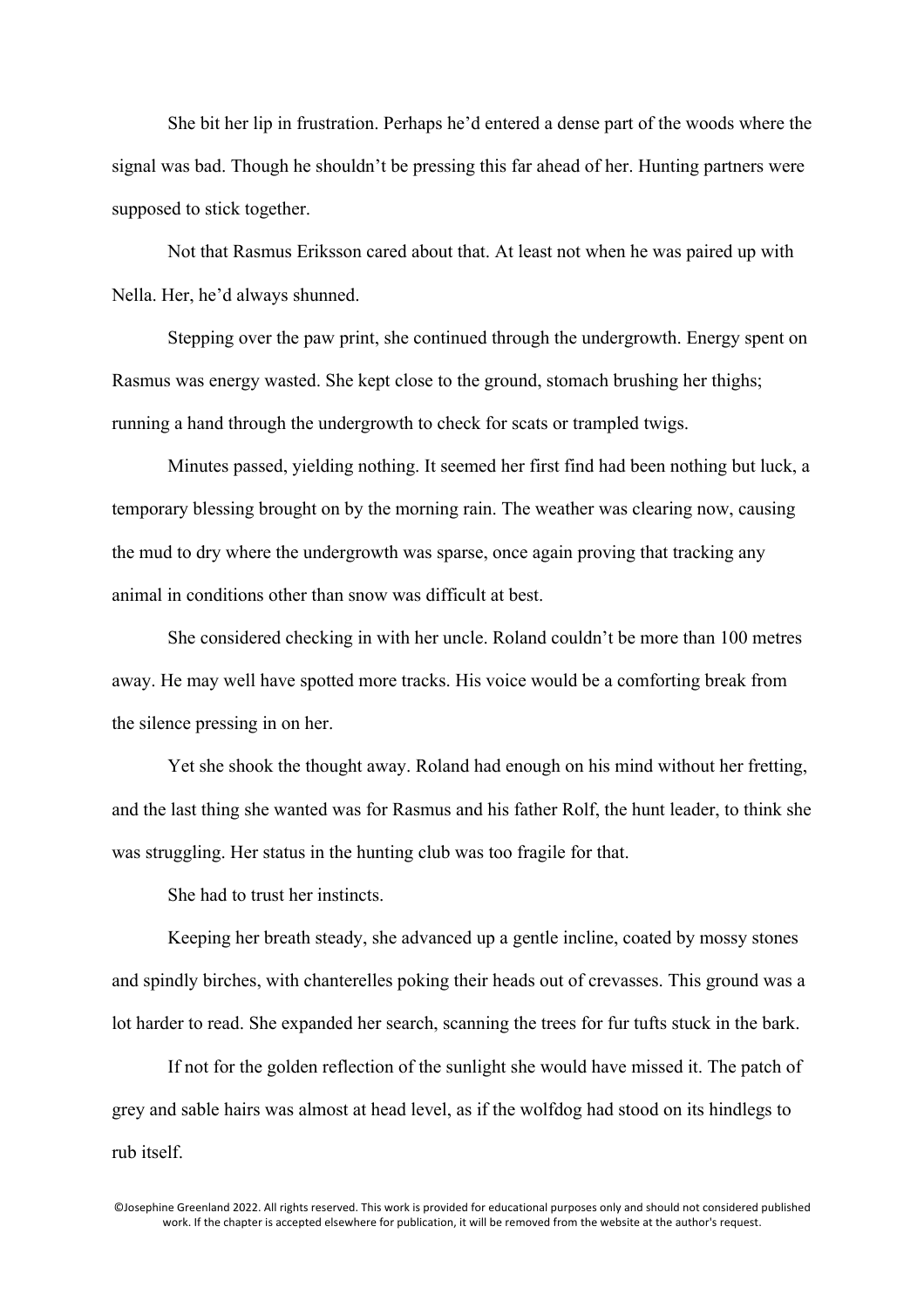Nella ran her fingers through it. It was bristly like steel wool, with a musky, almost spicy, scent. She could just about detect the same scent on the bark.

The animal was marking territory.

Her stomach clenched. Beckbo, her village, lay at the edge of this wood. The larger town of Kolsund a few miles south of that.

Wolves never settled this close to humans. They might pass through in search of new territory or when visiting another wolfpack, or scuffle around the garbage bins if hungry enough. Almost always, though, they were gone within a day.

Only a hybrid would linger for ten days straight. They were less shy than their wild counterparts; unpredictable due to the mixed genetic makeup, which could vary greatly from individual to individual, even within litters. An attention-seeking, people-loving puppy could grow into a quiet and cautious adult, unwilling to interact with humans or other dogs. The slightest overstepping was enough to awaken the predator within.

These hybrids had already killed a dog. Golden Retriever, thirteen months, out on its morning walk at 7.30 am. Off the leash, it had scampered ahead of its owner, out of sight as the forest trail curved. A series of barks had sounded; the retriever's high-pitched voice mingled with, according to the owner, a deep, primordial growl. The sounds built up into a high-pitched yelp and were then cut short. The owner found her dog splayed out on the trail, bleeding from a bite wound in its neck. It died on the way to the vet.

The Beckbo and Kolsund citizens referred to the tragedy as the return of the Gysinge wolf: the man-eating beast who in a three-month period 1820-21, had killed nine and injured fifteen people – most of them children. It was the last known case in Sweden of man being killed by wolf, putting an end to the raising of wolves as domestic pets and the illicit breeding of hybrids. Other attacks had been claimed since then, and the number of livestock killed by wolves each year had climbed steadily the past two decades. Though these figures paled in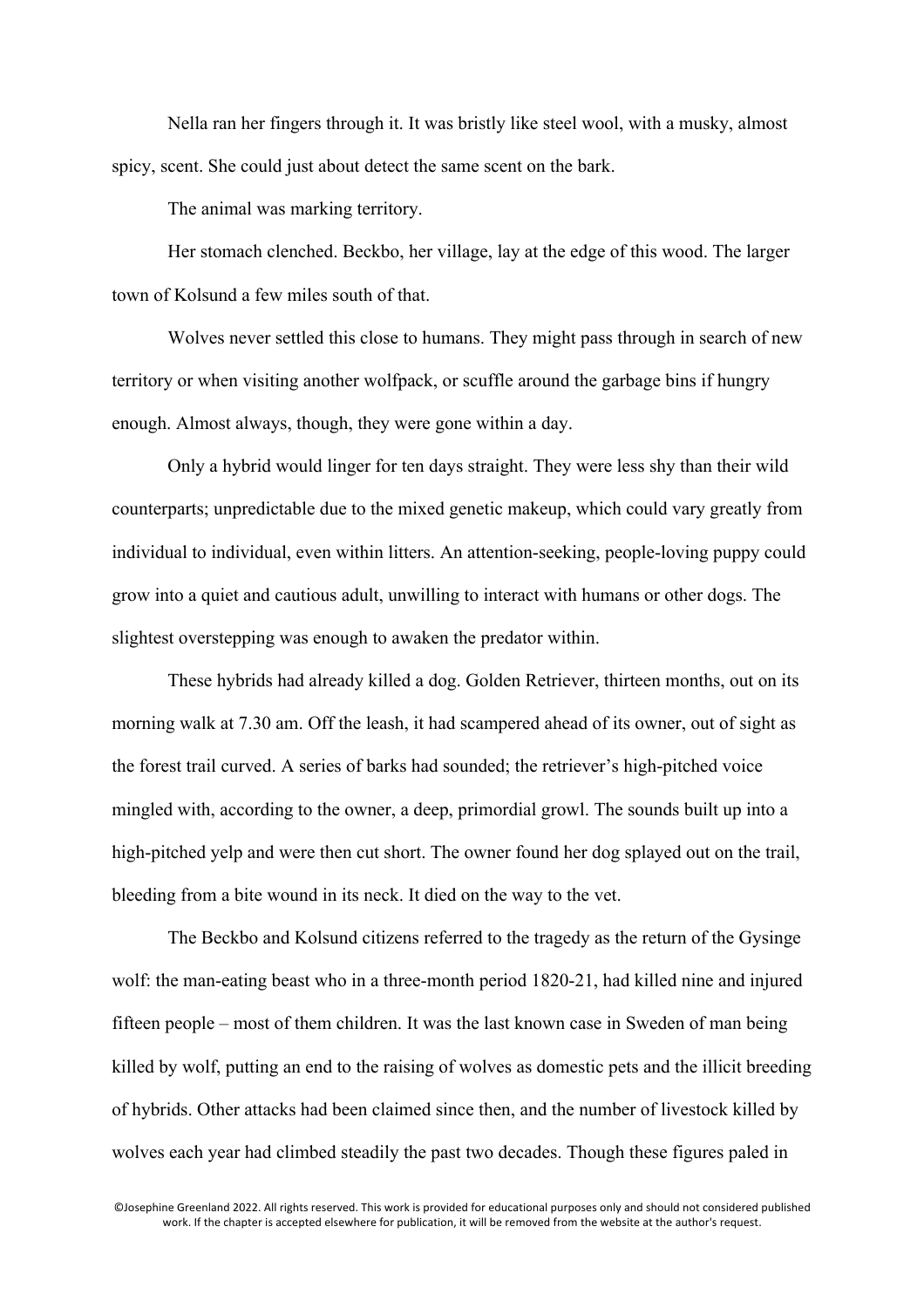comparison, they kept the fear alive. A fear that exploded when the retriever was attacked. The Gysinge story was on everyone's lips, as vivid and detailed as if the townspeople had witnessed it themselves, uniting everyone in hatred against the wolf and its spawn. If action wasn't taken soon, they would have a true repetition of the Gysinge tragedy on their hands.

The orders from the city council and Swedish Association for Hunters were clear: shoot every hybrid that could be found.

If only they knew exactly how many hybrids there were.

Nella closed her hand into a fist, the coarse fur rubbing against her skin. Wolf and dog litters alike averaged a size of five pups, though the number could vary from one to fourteen, depending on environmental conditions and, in the case of wolves, the abundance of prey.

But there was only ever one alpha male.

Trying to ignore the curdling in her stomach, Nella brought the fur tuft closer to her eyes. Was it the alpha of the pack she was tracking? Was he the one who had killed the retriever?

Once again, she wished she had more information. The dog breed involved, proper footage of the sightings. Anything to help prepare her for a face-to-face encounter. This was her first wolf hunt, after all.

Yet all she had was speculation. A pack of hybrids was totally unheard of in Swedish history. The Kolsund hunting team had no past experience or knowledge to draw upon. The Gysinge story served as nothing but sensational fearmongering. As her uncle said, speculations were wind.

They might as well be hunting ghosts.

A jarring sound from behind, followed by a high-pitched, frantic cry, made her flinch and twist around. Her left hand went to her rifle, ready to put the weapon to action.

<sup>©</sup>Josephine Greenland 2022. All rights reserved. This work is provided for educational purposes only and should not considered published work. If the chapter is accepted elsewhere for publication, it will be removed from the website at the author's request.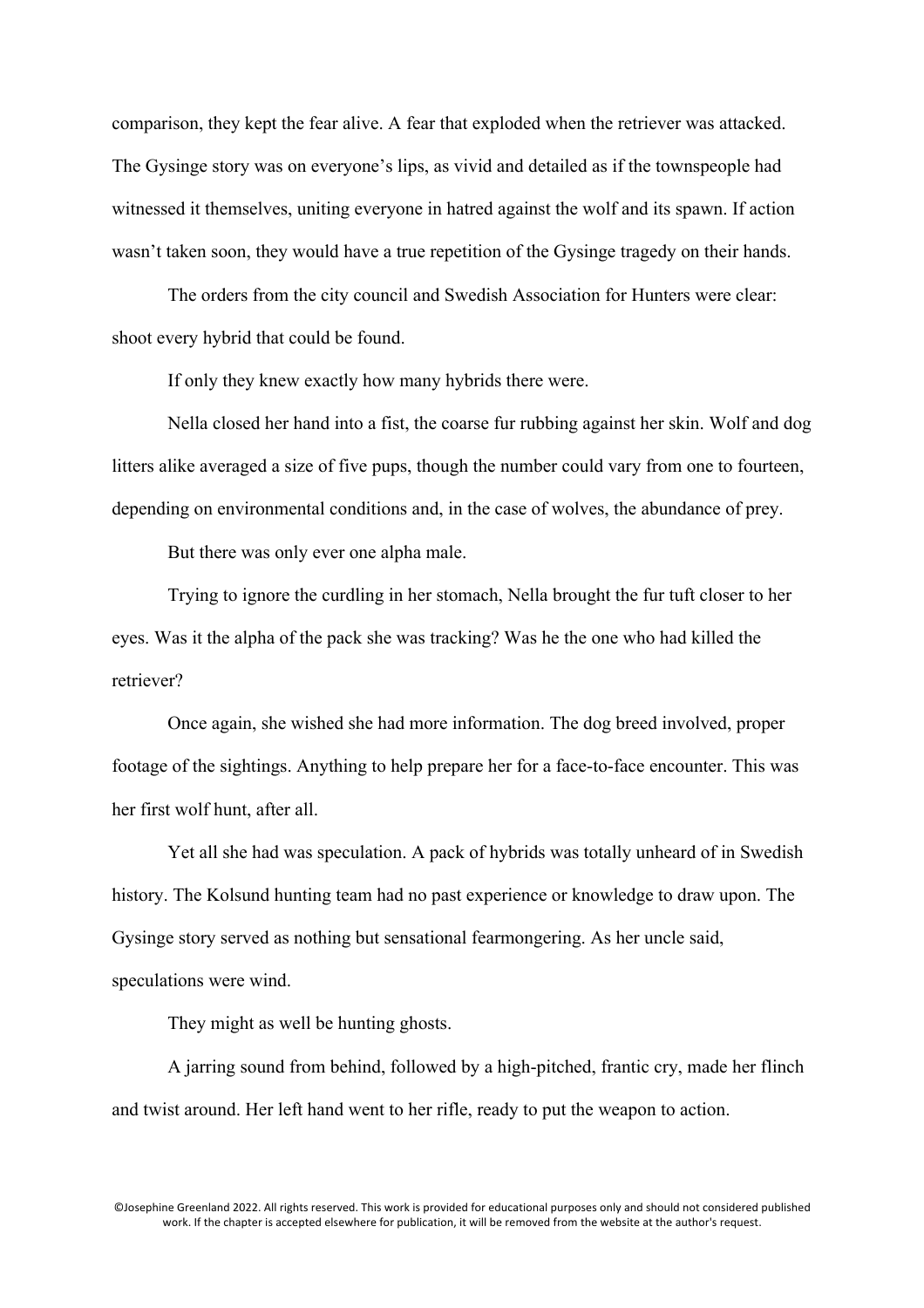Military rows of black pines stared back. The soft shadows of sifting green between them revealed no movement.

She forced herself to breathe out. Just a woodpecker.

Dropping the tuft, she resumed the hunt.

After a few minutes, it became clear the hybrid was heading south, towards the edge of the village. The sun, breaking through the clouds just above the canopies, lay roughly straight ahead. The trees began to thin; the pines and spruces most common in the deepest parts of the forest were replaced with rowan, aspen and ash; the moss and mushrooms gave way to mud and bracken. The animal paths grew broader and more defined – a sign they were also used by humans. No sign of any new prints, yet she consistently spotted broken twigs and sprigs.

Her mind went to the fladry. The hunters had set it up around the borders of the forest the previous morning, an area spanning 800 metres. It was a rope with red flags that would flap in a breeze, used as a traditional method for wolf hunting in Eastern Europe. The bright colour and the human scent lingering on the rope would hopefully stop the wolves from crossing the road into the village, keeping them within the fladry's boundaries. Tracking them down then would be easier. It would also be kinder on the Beckbo citizens than aerial hunting with helicopters, which would have been the default option had the hybrids been sighted in a more remote location.

There was no guarantee though, that the fladry would work. The red flags were most effective in snow, where they would stand out against the landscape. The current breeze was barely strong enough to tickle the ends of the flags. Human scent would repel wolves because they were shy animals at heart.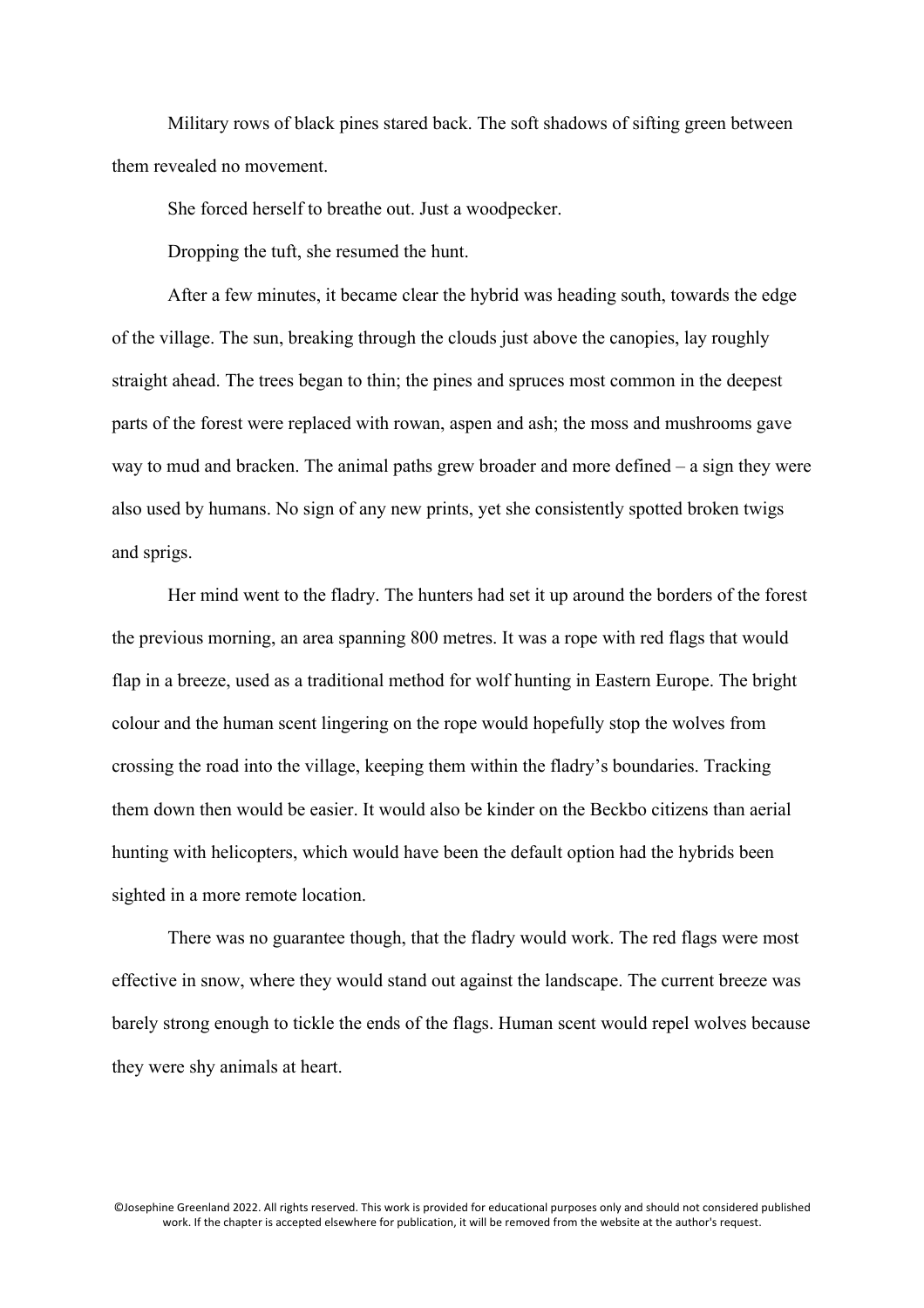These hybrids were far from shy. The retriever's death was harsh proof of that. The fladry could just as likely attract the hybrids as repel them, drawing them back towards the village.

What if that was where this individual was headed? Nella gripped the radio, hovering between decisions.

Patterns in the mud caught her eye. The same paw print as before, almost perfectly tattooed into the squidgy earth. Beside it, two smaller ones coming from the left, with a fainter imprint of the pad, suggesting the animal was lighter and hadn't stood still for long.

Had a smaller hybrid crossed paths with the big one? There were broken twigs to their right, and looking down that way, Nella saw that mud had been flicked to the sides.

It must have passed through there. Moving away from its pack, by the looks of it. Had it spotted the hunters further on, got frightened and turned away? But why would it leave the rest of its pack behind? If this was a runt of the litter, it would stay with its siblings for protection.

A twig snapped. She felt a prickly feeling in her neck, like a needle through the skin. She was being watched.

Holding her breath, she turned around.

Two luminous eyes stared at her. They peered out from behind the sprawling arms of a spruce; two discs of molten amber; the pupils fat ink drops.

The wolf hybrid was twenty, thirty meters away. Nella could make out the dark shape of its body behind the branches, poised in a crouch, its ears flat against its head.

How long had it been watching her?

With painfully slow and delicate movements, she unhitched the rifle from her shoulder and brought it before her, never taking her gaze off the hybrid. The click when she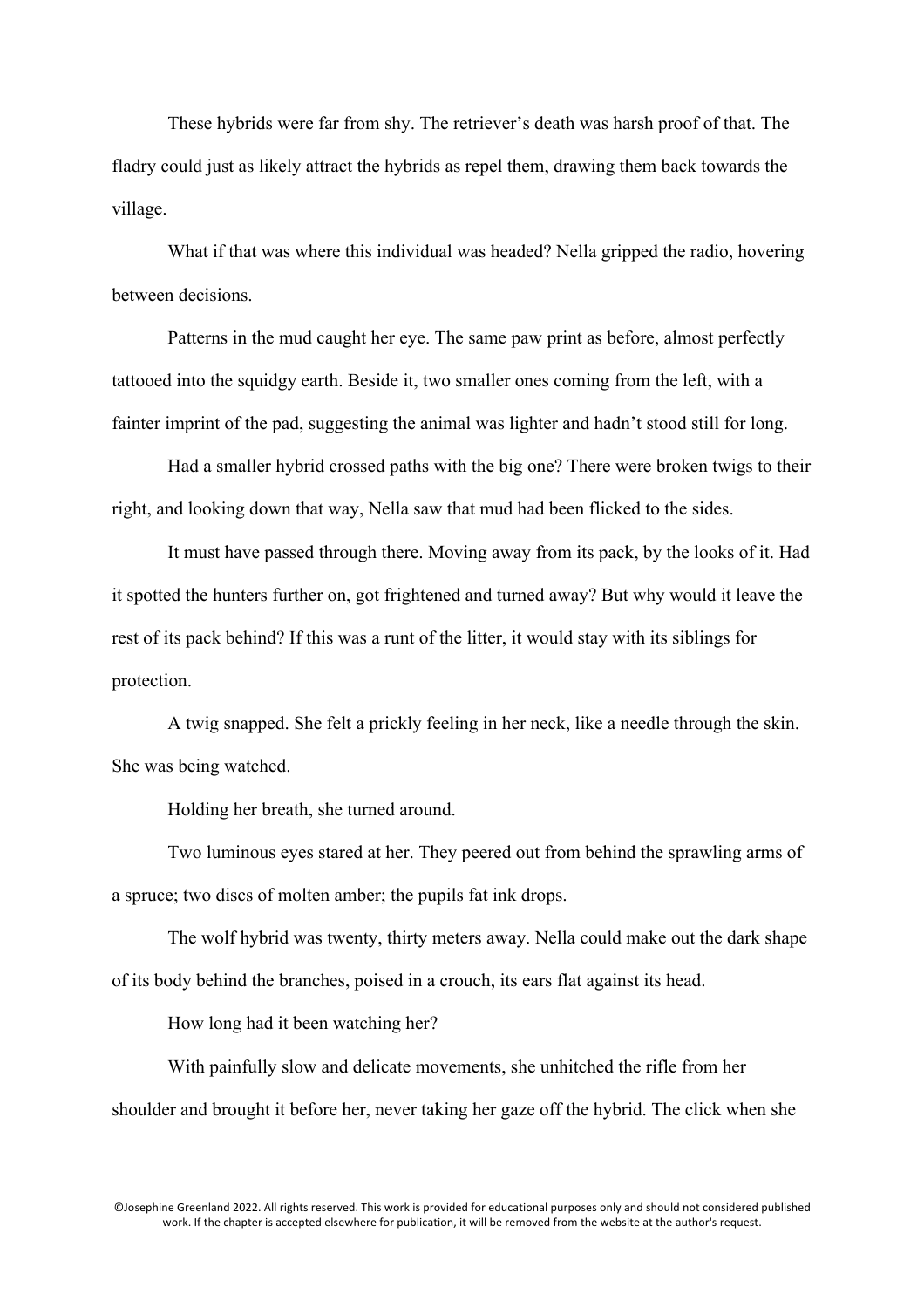uncocked the safety mechanism caused the animal to twitch its ears and its eyes to widen even more.

A wolf would not linger like this. It would have shied away at the first whiff of man. A wolf would only turn aggressive or defensive if it saw no other way out of the situation.

This hybrid had chosen to wait for Nella.

As if sensing her thoughts, the wolfdog stepped out of the spruce's embrace. Nella caught her breath, almost letting the rifle dip to the ground.

The hybrid was magnificent. It had the regal physique of a wolf, with a long, tapered muzzle and pointed ears, a pronounced ruffle of fur framing its shoulders, and a long, bushy tail. Its coat, though, was more that of a German Shepherd's: black flecked with sable, and a grey line down its nose. It leaned forward, sniffing the air, as if tasting Nella's scent, inspecting her. Her finger, curled and ready around the trigger, ached with the tension of being frozen in the same position, but she dared not squeeze it. Those eyes, nuggets of burning gold, froze her from the spine down, paralyzing her.

At the sudden snapping of twigs from the left, the moment died. Nella twitched, almost firing by mistake. Another hybrid, or her hunting partner, finally arrived?

The wolfdog's eyes narrowed into yellow slits. A strange sound, half growl half howl, emanated from its throat.

Nella had never heard a dog vocalize that way before.

*Now,* a voice whispered within, *shoot it now.*

The wolfdog's lip curled up in a snarl, baring bone white incisors. It took two stalking steps forward, eyes locked on Nella.

Her world narrowed down to the bird's-eye view of the hybrid through her sniperscope, to the distance between them steadily growing smaller.

<sup>©</sup>Josephine Greenland 2022. All rights reserved. This work is provided for educational purposes only and should not considered published work. If the chapter is accepted elsewhere for publication, it will be removed from the website at the author's request.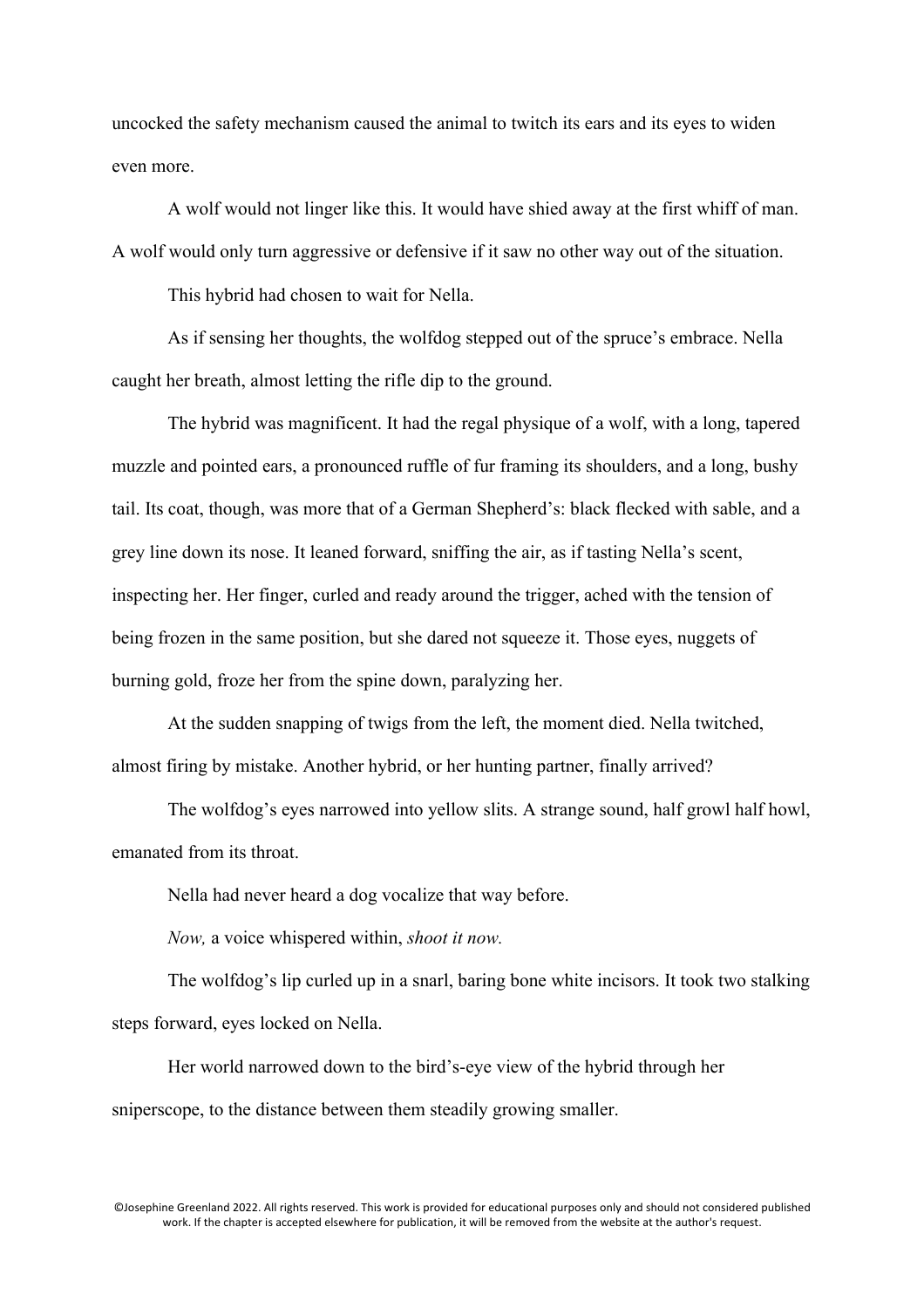Then the animal jumped. A jerky movement, like that of a marionette being pulled upwards. As the full impact of the gunshot flooded the air, the hybrid uttered a small yelp of surprise, stumbled forward on shaky legs, staring up at Nella as if asking for help.

The second gun shot put an end to its struggles. The wolfdog slumped to the ground, one final whimper escaping its throat before it surrendered to inevitable death. A flurry of wings exploded amongst the trees as the birds which had silently been watching fled to the sky.

The echoes of the second shot reverberated through Nella's body. She stared unbelievingly at the furry form which had been so alive, poised between caution and aggression, only heartbeats ago. Then she looked down to her finger, still poised, unmoved, on the trigger.

*You did not shoot.* Her inner voice, blunt and accusing, was a blend of her uncle's and the other hunters'.

The acrid whiff of gunpowder drifted to her on the wind, coming from her left. There was the metallic sound of a bolt ejecting, followed by the clinking sound of the spent casing spilling to the ground and another click as a new one was loaded. Nella stepped forward, looking for the source of the sound, although she already had a gut feeling of who she would find.

On cue came the crunching sound of footfalls on bracken. A human figure, tall and burly with a red beard, revealed itself amongst the trees. The hunting rifle, held tightly over the chest, gleamed copper in the sunlight slanting through the trees.

Rasmus Eriksson.

'What the hell were you playing at?'

His husky voice was a whispered hiss, an odd pairing that did not sit well with Nella. 'A kid could have taken that shot.'

<sup>©</sup>Josephine Greenland 2022. All rights reserved. This work is provided for educational purposes only and should not considered published work. If the chapter is accepted elsewhere for publication, it will be removed from the website at the author's request.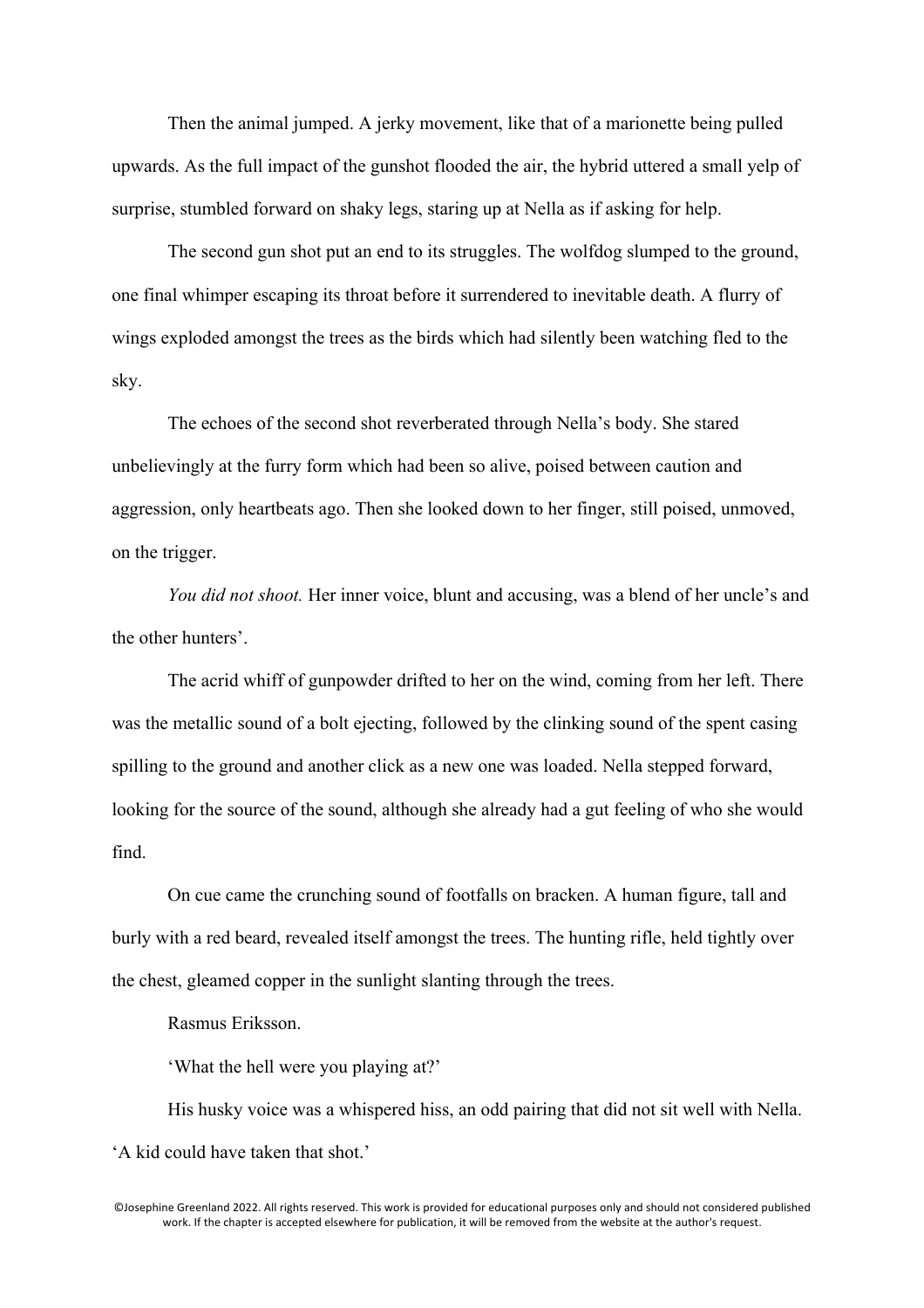The words stung her as if they'd been shouted. 'I didn't think the hybrid was going to attack... It was just watching me.' She remembered the first set of snapping twigs which had caused the wolfdog to snarl. 'Everything was fine until you drew near.' Would have been fine, if he'd answered her radio call.

Rasmus bristled at her words. He went up to the carcass, prodding it with the barrel of his Sauer 404 to make sure it was dead. A dark spot like a squished cherry marked where the first bullet had hit home; in the neck, just behind the jawbone. A second mark squatted on the left flank.

'It must have been waiting. Seen the smaller hybrid cross its own tracks, perhaps even met up with it.' Rasmus stepped across the undergrowth, searching the ground for tracks or signs of movement, his rifle caressing the tips of the bracken.

Had this been a regular moose hunt, Nella would have waited for his gaze to flick up at her. For him to acknowledge what he must have figured out already: that she had beaten him to the task and found the tracks first. When he didn't, she would have slid her hand into her pocket and curled it to a fist, suffocating the bitterness until every cubic millimetre of oxygen was gone, and all that remained was the sweaty friction of skin grazing skin.

Now, the wolfdog's carcass held her full attention. Death had already rendered it small and fragile. Nella marvelled that Rasmus seemed so unshaken by it.

The big man was already contacting Rolf on his hunting radio, explaining what had happened and giving their exact location in an even, matter-of-fact voice. When mentioning the smaller set of tracks that led off down the hill, though, his resolve hardened.

'This animal could be heading straight for the village. We need to stop it before it's too late.'

Images that Nella preferred not to linger on flashed through her mind. She tapped her fingers nervously against her rifle.